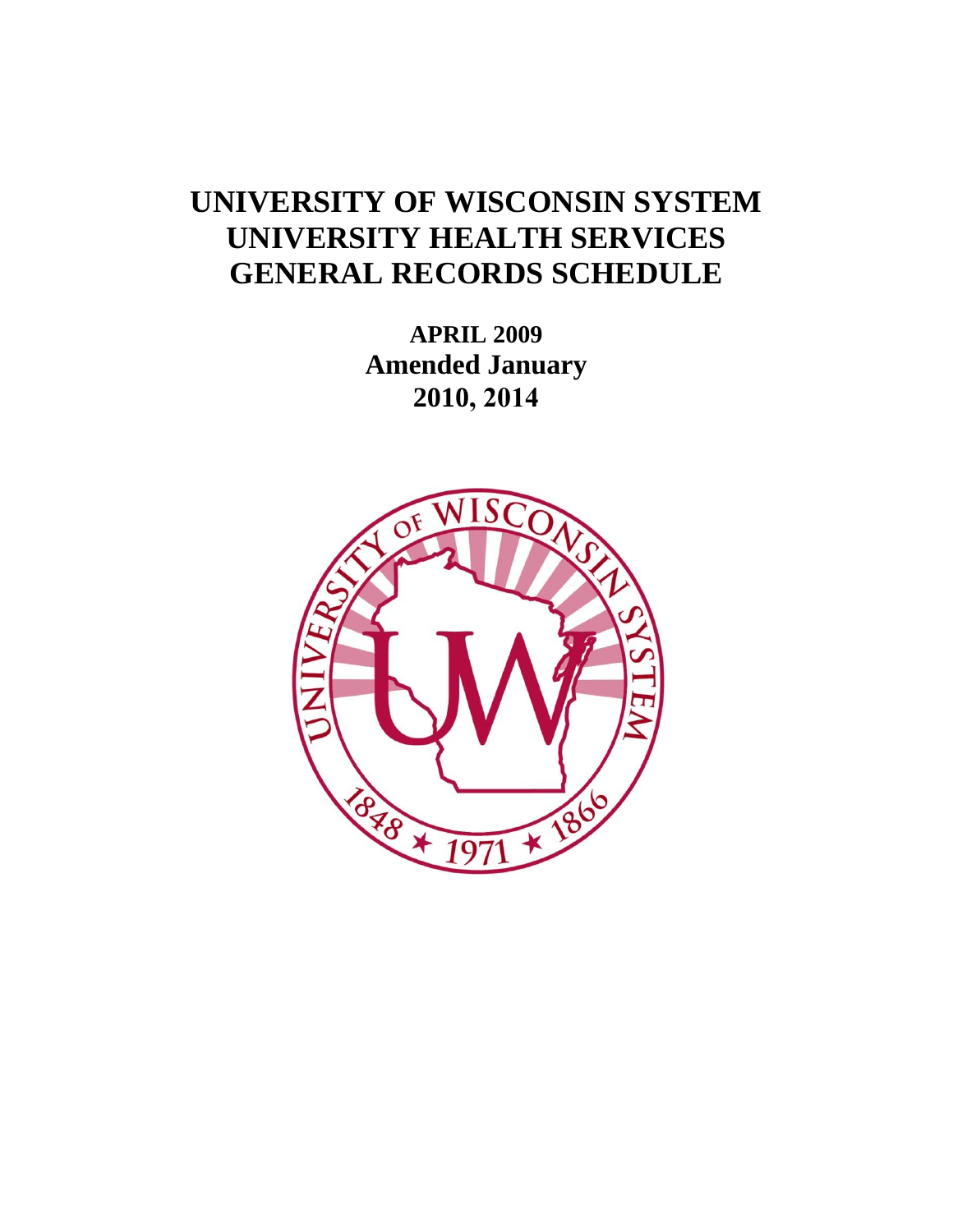## **UNIVERSITY OF WISCONSIN SYSTEM: GENERAL RECORDS SCHEDULES FOR UNIVERSITY HEALTH SERVICES**

# **I. INTRODUCTION AND PURPOSE**

The University of Wisconsin System comprises fifteen distinct institutions, many of which create and receive records that are similar in purpose and utility. In the interest of efficiency, therefore, this records schedule identifies categories of records resulting from processes commonly associated with health services. The identified processes are common to all University of Wisconsin institutions.

This document also provides guidance to University System employees regarding what does and does not comprise a public record, which will in turn allow University employees to retain for a discrete time period and thereafter destroy expired public records, as well as those materials that do not comprise public records. The UW-System must manage all records within University Student Health Services to ensure systematic control from creation or receipt through processing, distribution, maintenance, retrieval, retention and final disposal.

University Health Services provides students with quality medical healthcare, counseling and preventative services. University Health Services are covered under Wisconsin State Statute 146.81 which defines Patient Health Care Records and Health Care Provider, Wisconsin State Statute 146.82 on Confidentiality of Patient Health Records and Wisconsin State Statute 51.30 which covers Mental Health and Treatment Records. HIPAA and FERPA privacy rules apply to these records.

**II. SCOPE:** The records schedules described within this document include the following records:

# **A. STUDENT HEALTH CENTER**

- DIRECTORS CORRESPONDENCE (HRS100)
- ADMINSTRATIVE SUBJECT FILES (HRS101)
- ANNUAL REPORTS (HRS102)
- $\bullet$  MEETING RECORDS (HRS103)
- HEALTH INSURANCE RECORDS (HRS104)
- HEALTH ADVISORY COMMITTEE RECORDS (HRS105)
- $\bullet$  MEDICAL RECORDS (HRS106)
- EMPLOYEE/VISITOR ENCOUNTER (HRS107)
- INSTRUCTIONAL CAMP HEALTH RECORDS (NON-ATHLETIC) (HRS108)
- STUDENT HEALTH CENTER DAILY LOG (HRS109)
- APPOINTMENT SCHEDULES AND STATISTICAL LOGS (HRS110)
- VISIT AND CODING STATISTICS (HRS111)
- HEALTH HISTORY FORM-INACTIVE (HRS112)
- $\bullet$  PHARMACY RECORDS (HRS113)
- LABORATORY REPORTS (HRS114)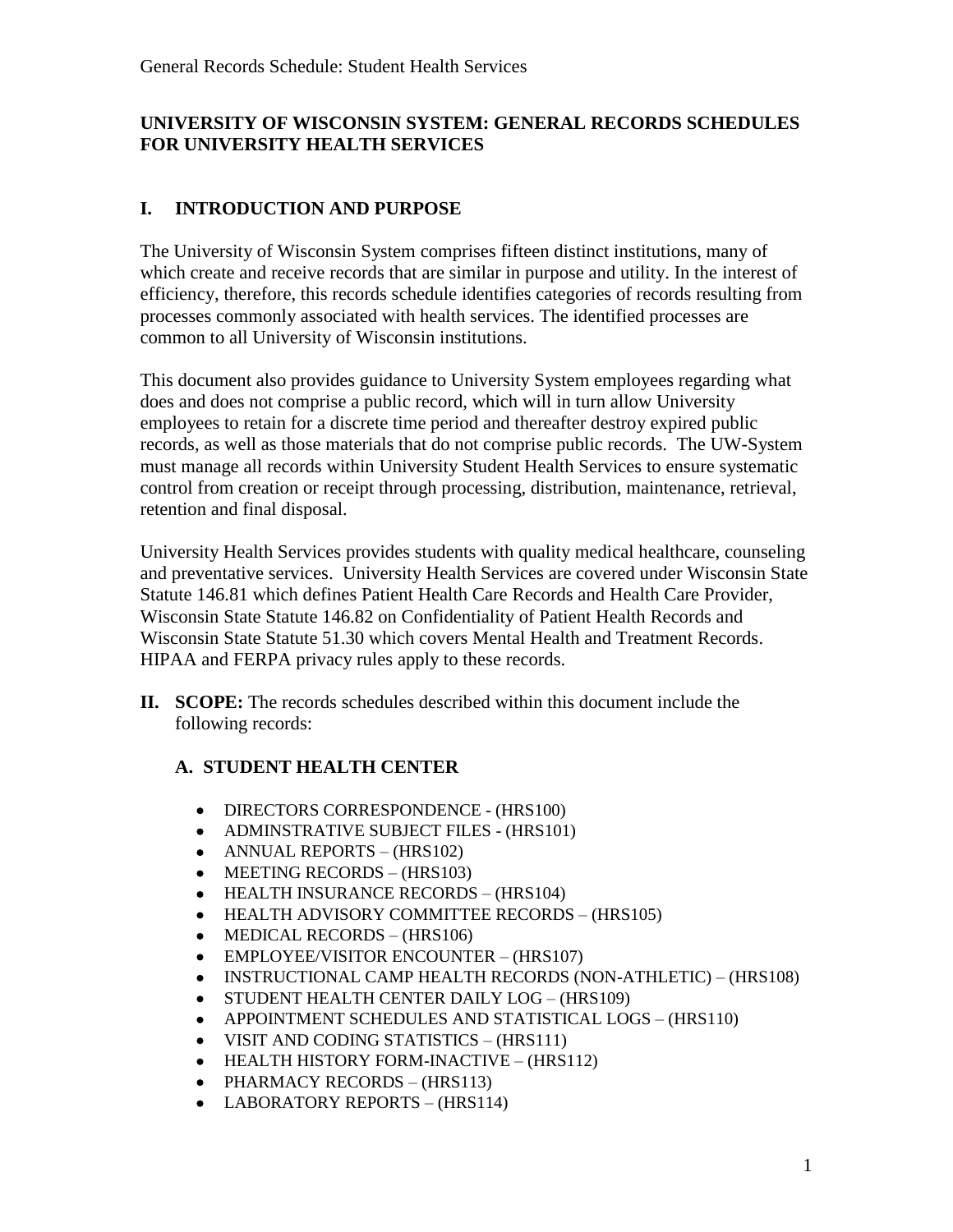- MASTER PATIENT INDEX (MPI) (HRS115)
- $\bullet$  STD CASE RECORDS (HRS116)
- QUALITY CONTROL RECORDS (HRS117)
- HEALTH SERVICE PROGRAMS (HRS118)

## **B. COUNSELING CENTER**

- AMINISTRATIVE SUBJECT FILES- (HRS119)
- ANNUAL REPORTS (HRS120)
- $\bullet$  MEETING RECORDS (HRS121)
- STUDENT COUNSELING PATIENT FILES (HRS122)
- EMPLOYEE ASSISTANCE PROGRAM (EAP) (HRS123)
- APPOINTMENT SCHEDULE AND STATISTCAL LOGS (HRS124)
- SATISFACTION SURVEYS (HRS125)
- COMMUNITY OUTREACH PREVENTION & EDUCATION (HRS126)

## **C. STUDENT ATHLETICS**

- STUDENT ATHLETE MEDICAL FILES (HRS127)
- STUDENT ATHLETE DIAGNOSTIC FILES (HRS128)
- SPORTS CAMP MEDICAL RECORDS (HRS129)

#### **III. UTILITY AND FUNCTION OF INFORMATION PROVIDED WITHIN THIS DOCUMENT.**

**a. Preservation of Historical Documents.** Historically, University records have been preserved in paper files. Presently, however, advances in technology are beginning to present a viable alternative to paper records: electronic data stored in computer systems. Using electronic data to store University records presents a potentially fatal flaw, however, because electronic data decays over time. Thus, unlike paper records, with the passage of time electronic records lose information as it randomly slips away in byte-sized chunks, unless software updates are consistently purchased, installed, and maintained.

Because of this aspect of information technology systems, records storage within an information system must comply with the legal requirements set forth in Regent Policy Document 3-2: University of Wisconsin System Public Records Management; and Chapter Administrative 12: Electronic Records Management-Standards and Requirements. Please carefully review these documents prior to storing official copies of public records upon information systems and if you have questions or concerns, then please seek assistance from the records officer at their respective University of Wisconsin institution.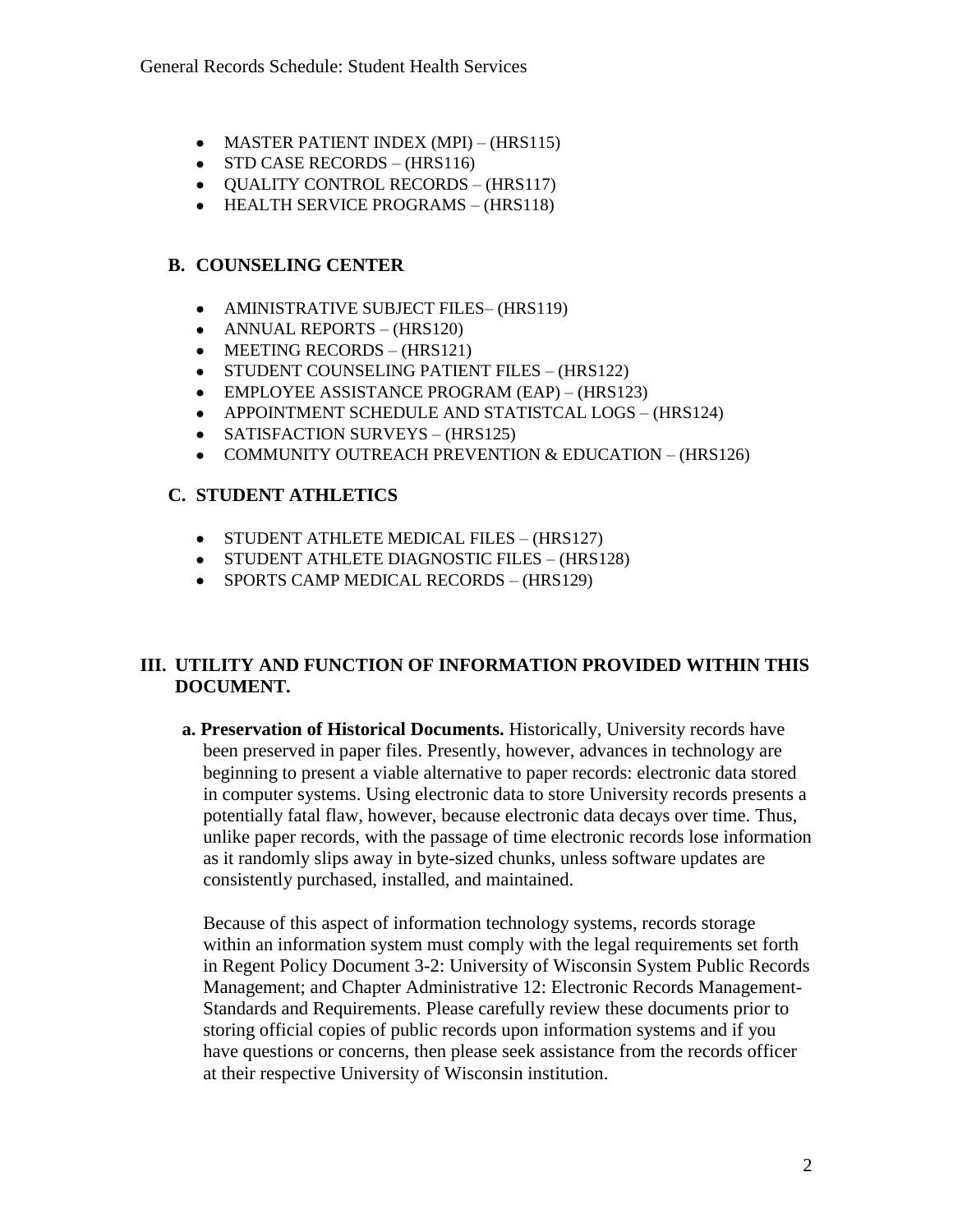**b. Use of the Systems Approach.** To as great extent as possible, the records schedules included within this document were developed using a systems approach. That is, the substantive information contained within an individual document, rather than the document's format, is the basis for the descriptor of each department. This is because the format for some documents is dynamic in nature and subject to administrative change. Thus, the descriptors for each document are as comprehensive as possible without relying upon format or form names.

Due to these changes, however, there may be instances in which an individual records schedule does not reflect the exact title or name of a form as used by the originator of a document. In such cases, if a University employee has difficulty determining whether a document comprises a record by reviewing the descriptive information contained within both the document and a records schedule, then employees seek assistance from the records officer at their respective University of Wisconsin institution.

- **c. Minimum Retention Established and Permanent Retention Procedure.** The records schedules included within this document establish minimum retention periods for each type of record. The disposition of each record is assumed to be destruction after its minimum retention period. However, expired records may be retained, for as long as they are needed as a resource for performing future projects on behalf of the University of Wisconsin.
- **d. Materials That Do Not Comprise Public Records.** Under Wisconsin law, many materials do not comprise public records. Therefore, non-records should be retained only so long as they are useful as a resource for performing the transaction of public business on behalf of the University of Wisconsin System. Thereafter, in the interest of efficiency and proper resource management, they must be destroyed.

The following materials are not public records, under Wis. Stats. && 16.61 and 19.35.

**1. Duplicates**. Public records do not include duplicate copies of records, the original copies of which are in the custody of an office contained within the University of Wisconsin System Administration, and which are maintained by a University employee only for convenience or reference and for no substantive purpose.

**2. Unsolicited Notices or Invitations**. Public records do not includeunsolicited notices or invitations received by a University employee, which are not related to any official action taken, proposed, or **considered** by the University of Wisconsin System.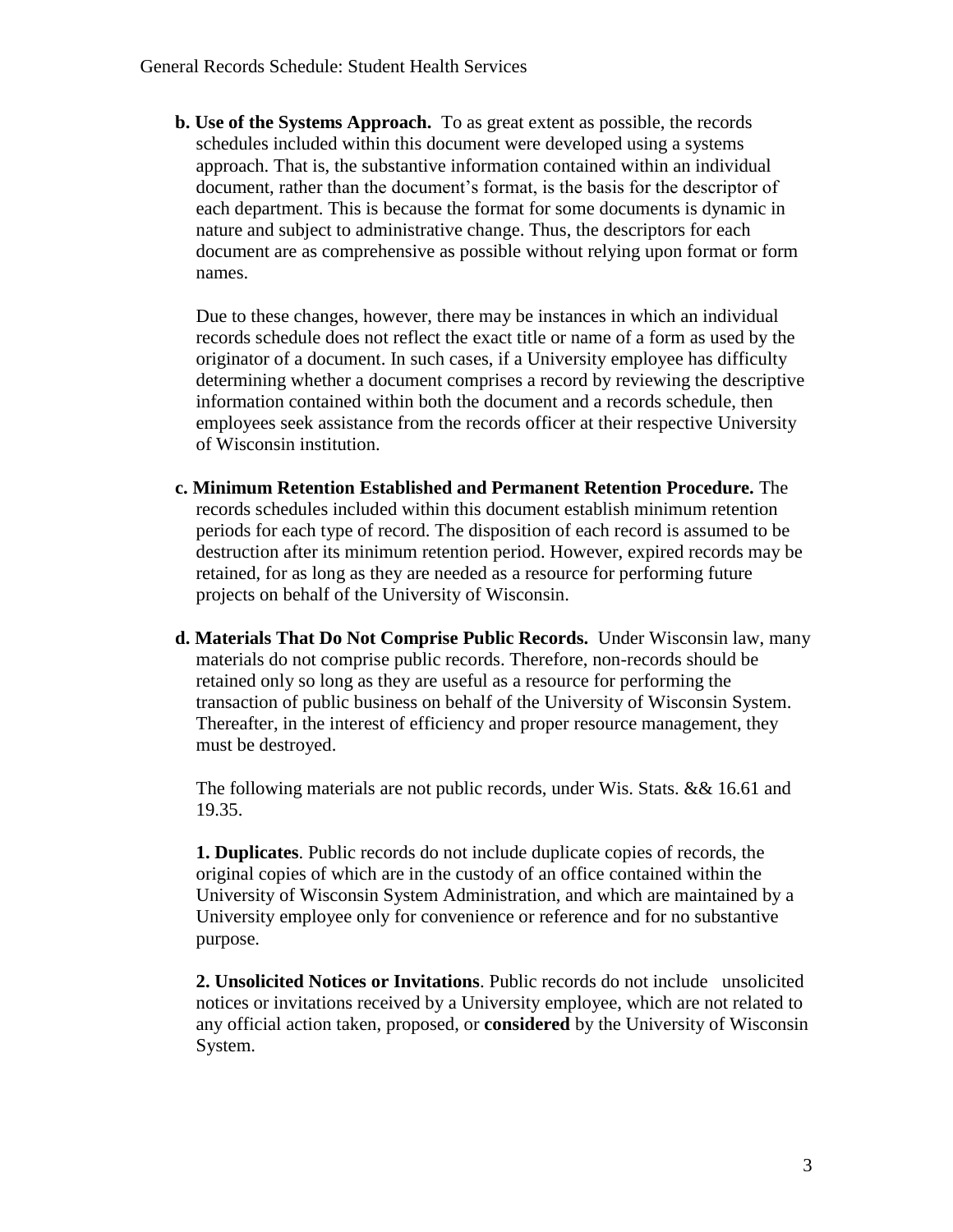**3. Drafts, Notes and Preliminary Computations.** Public records do not include drafts, notes, preliminary computations, and like materials, but only if they are intended for personal use by a University employee or prepared by a University employee in the name of the person for whom the employee is working.

**4. Routing Slips and Envelopes.** Public records do not include Routing slips and envelopes.

**5. Personal Materials.** Public records do not include materials that are the personal property of a University employee and that have no relation to his or her office.

Please note that non-records should be destroyed as soon as possible, concurrent with the time at which they are no longer useful as a resource for performing the transaction of public business on behalf of the University. Moreover, personal materials should neither be created nor retained by a University during the regular course of business.

Also note that if non-records are retained beyond the time they are no longer useful as a resource for performing the public business on behalf of the University, then under Wisconsin law, duplicates, unsolicited notices, invitations, routing slips and envelopes would have to be turned over to a requester in response to a relevant public records request, and in response to audit or litigation proceedings. See Wisconsin Statute 13.94, 19.35, and 804.01.

## **CONDITIONS AFFECTING FINAL DISPOSITION,**

All recommended dispositions stated within this schedule may be carried out by University of Wisconsin institutions without further consultation or approval from the University of Wisconsin Archives, legal services, or internal audit with the following exceptions:

**a. Public Records Request.** If a public records request is received by an office for any record or records included within this schedule, then the record (s) cannot be destroyed until the request is granted, or until at least sixty days after the date the request is denied. Court orders may extend this time period. If necessary and upon request, the Office of General Counsel will provide guidance to University of Wisconsin institutions regarding public record requests.

**B. Litigation or Audit.** Each University of Wisconsin institution must not only retain records that are subject of pending litigation or audit, but also suspend any disposition of those records until such time as the litigation or audit is completed. Requests for records relating to open audit must be filled with the University of Wisconsin institution involved in the audit.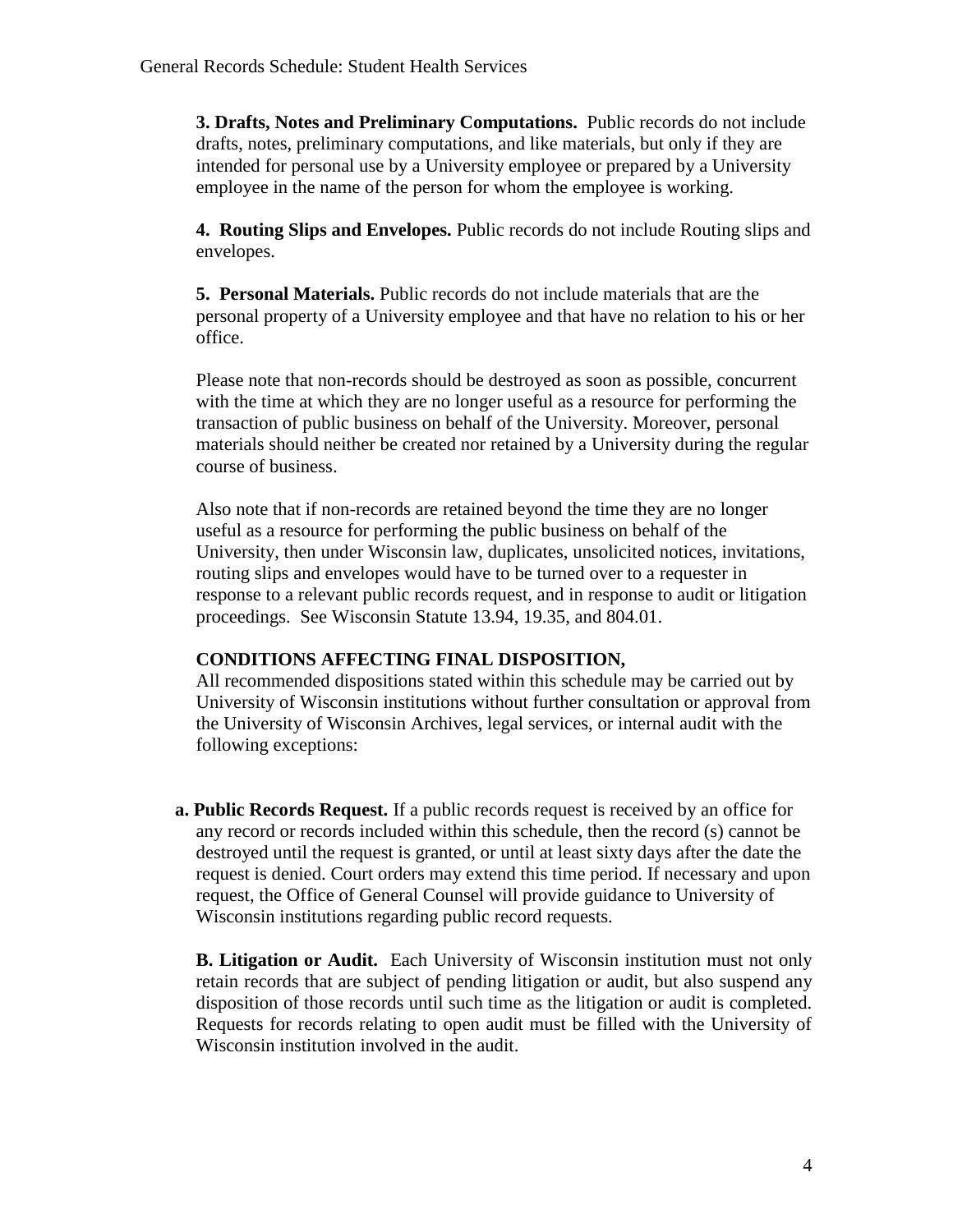## **UNIVERSITY OF WISCONSIN SYSTEM HEALTH SERVICES GENERAL RECORDS SCHEDULE**

The University of Wisconsin System Health Services General Records Schedule applies to all University of Wisconsin institutions. In order to facilitate efficient records management for University employees, this general schedule is provided in narrative format.

## **A. STUDENT HEALTH CENTER**

## **UWSH100**

## **Student Health Center Directors Correspondence**

The record series includes all general correspondence of the Student Health Center Director. This may include statistical summaries, physician contracts and matters other than individual student health issues.

#### **Retention Time Period**

Original: Creation  $+3$  years, then destroy if not transferring to Archives. *(Some institution's archives may consider the Director's general correspondence to have archival value. Each institution will need to make this determination.)*

## **UWSH101**

## **Student Health Center Administrative Subject Files**

The series includes alphabetic topical files, operational policies and procedures and other issues that arise regarding the administration of the Student Health Center.

## **Retention Time Period**

Original: Creation + 5 years then destroy if not transferring to Archives. *(Some institutions may consider administrative files to have archival value. Each institution will need to make this determination.)* 

## **UWSH102**

#### **Student Health Center Annual Reports**

The annual reports document all activities of the Student Health Center on a yearly basis. The report provides financial and statistical information, summaries, accomplishments and discussion of future goals.

#### **Retention Time Period**

Original: Creation + 1 year and transfer to University Archives.

Copies: Destroy when no longer needed.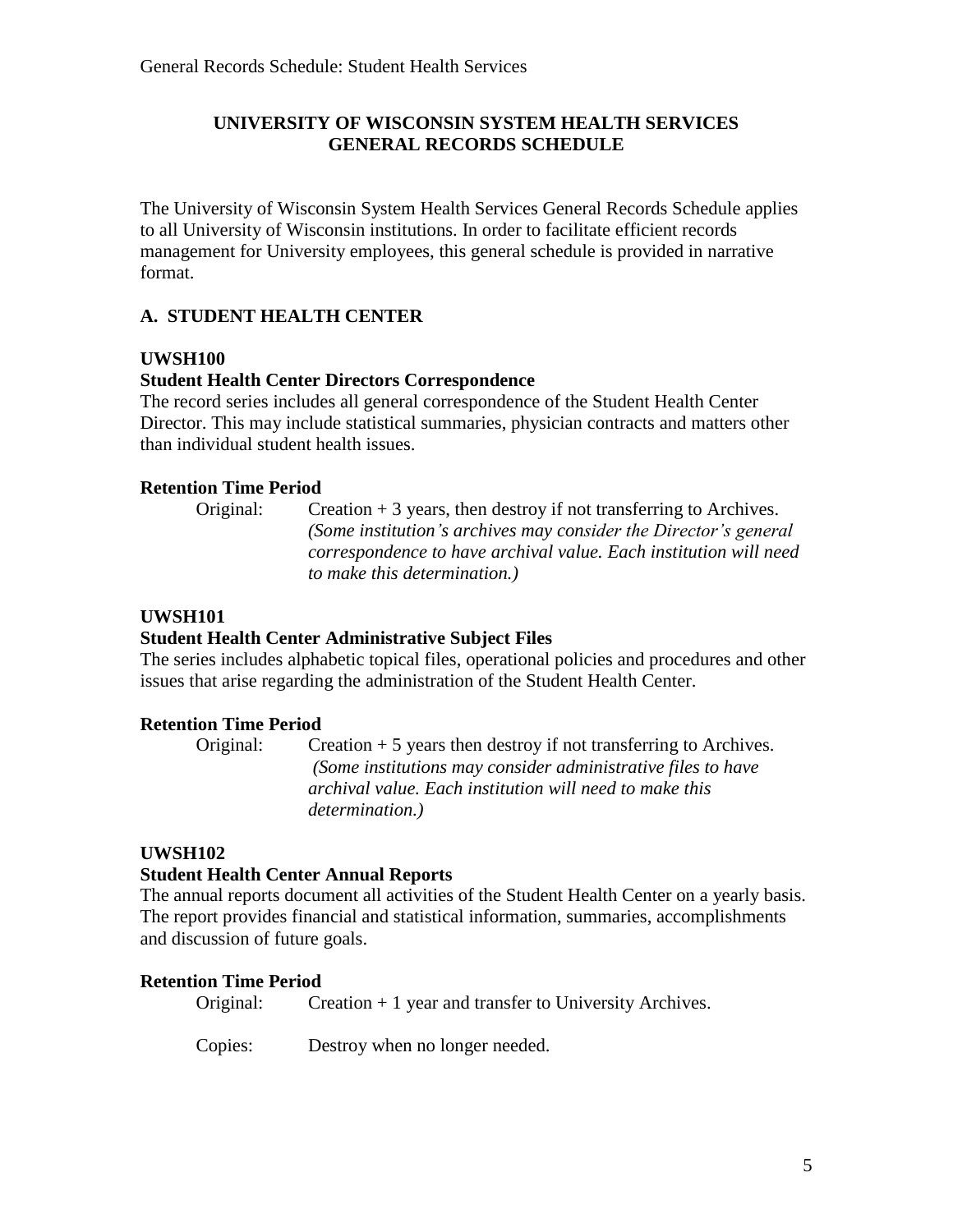#### **Student Health Center Meeting Records**

The record series includes meeting minutes, agendas and distribution materials of all committee and sub-committees created to assist in the management of the Student Health Center.

## **Retention Time Period**

| Original: | Fiscal year $+3$ years then destroy.                            |
|-----------|-----------------------------------------------------------------|
|           | (Some institutions archives may consider the meeting records to |
|           | have archival value. Each institution will need to make this    |
|           | <i>determination.)</i>                                          |
|           |                                                                 |

Copies: Destroy when no longer needed.

## **UWSH104**

#### **Student Health Services Health Insurance Records**

These records include information on the health insurance plan products for students and the different type of information regarding coverage. Also included are enrollment options, types of waivers, payment options, COBRA coverage and foreign government billing and vendor accounting related to insurance plans.

#### **Retention Time Period**

| Creation $+5$ years and then destroy confidentially. | Original: |  |  |  |
|------------------------------------------------------|-----------|--|--|--|
|------------------------------------------------------|-----------|--|--|--|

Copies: Destroy when no longer needed.

## **UWSH105**

#### **Student Health Services Health Advisory Committee Records**

The record series includes meeting minutes, agendas and distribution materials related to the work of the advisory committee which serves as a liaison with the Student Health Center as well as an advocate for health outreach programs to the campus community.

#### **Retention Time Period**

Original: Fiscal year  $+3$  years then destroy.

Copies: Destroy when no longer needed. *(Some institutions archives may consider the meeting records to have archival value. Each institution will need to make this determination.)*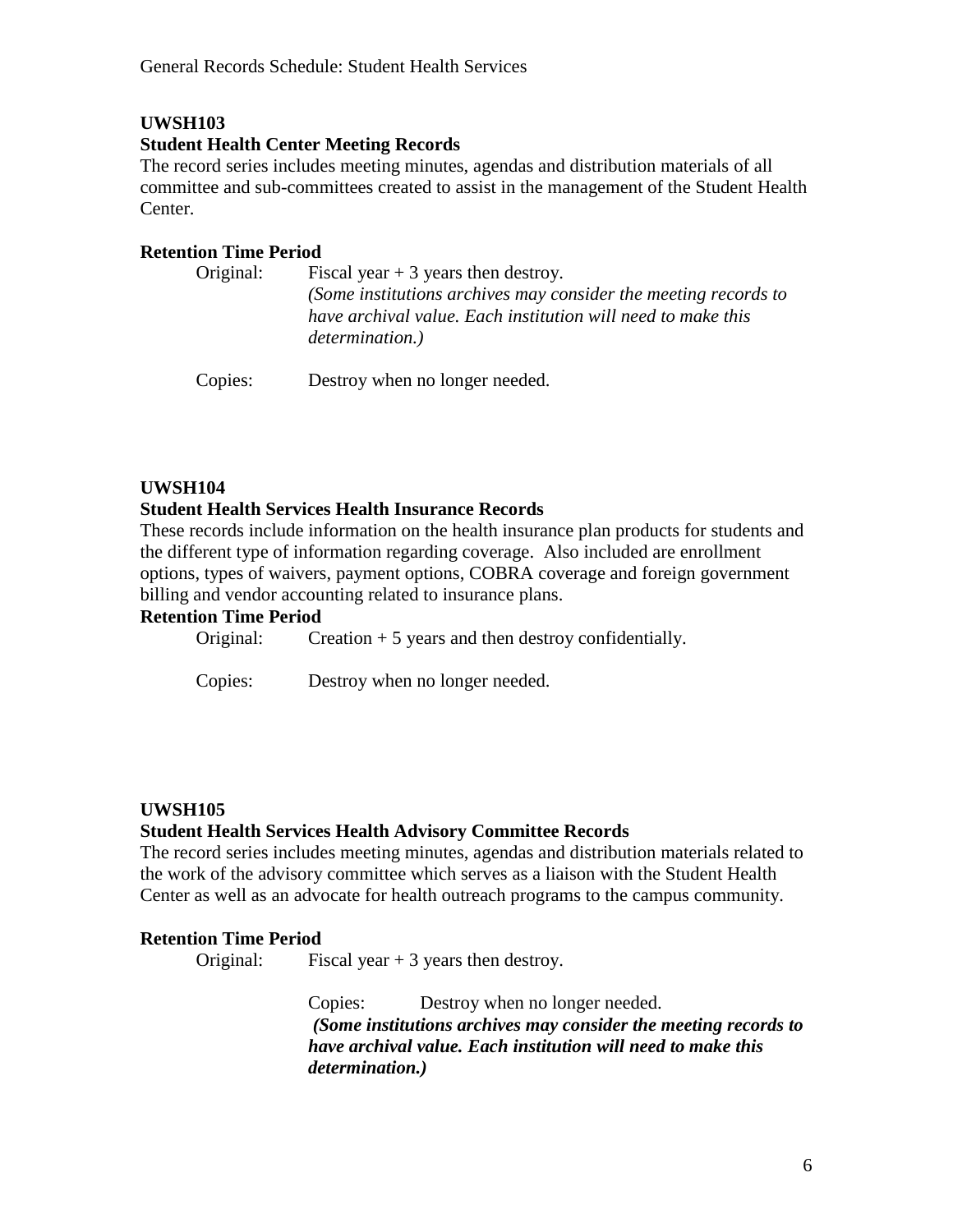## **Student Health Center Medical Records**

The student medical files contain comprehensive information on each student who receives medical services at the Student Health Center. It may include, but is not limited Problem Lists, Face Sheets, visit notes, encounter notes, telephone notes, lab tests, radiology tests, mental health tests, other diagnostic tests, physical exams, outside records, correspondence such as emails, messages, allergy injection records, immunization records, consent forms, WIR immunization reports, laboratory reports, T-B Skin Tests, progress notes, flow sheets, psychological reports, Billing records, notices of privacy practices and disclosures. Student Health records are kept according to FERPA confidentiality requirements. These records are considered to be part of the designated set of health records and part of the legal health record guidelines which are center specific.

#### **Retention Time Period**

Original: Last semester of attendance + 10 years and then destroy confidentially. Amendement for retention approved 3/2014 See last page.

## **UWSH107**

## **Student Health Services Employee/Visitor Encounter record**

This series contains medical information on each visitor who was treated for emergency or occasional treatment at the Student Health Center.

## **Retention Time Period**

Original: Date of last encounter  $+3$  years and then destroy confidentially.

## **UWSH108**

.

## **Student Instructional Camp Health Records (Non-Athletic)**

The records consist of health records and consent forms generated by the Student Health Center for all individuals attending UW System sponsored camps. These records may include individual and family histories, health questionnaires, physical examination results, and X-ray and laboratory reports as well as signed consent forms to allow for medical treatment and medicinal dispensing. **This series does not apply to sports camps record series HRS129**

## **Retention Time Period**

Original: Last year of enrollment + 4 years unless participant is a minor, then records need to be kept until minor reaches age 18. Destroy confidentially.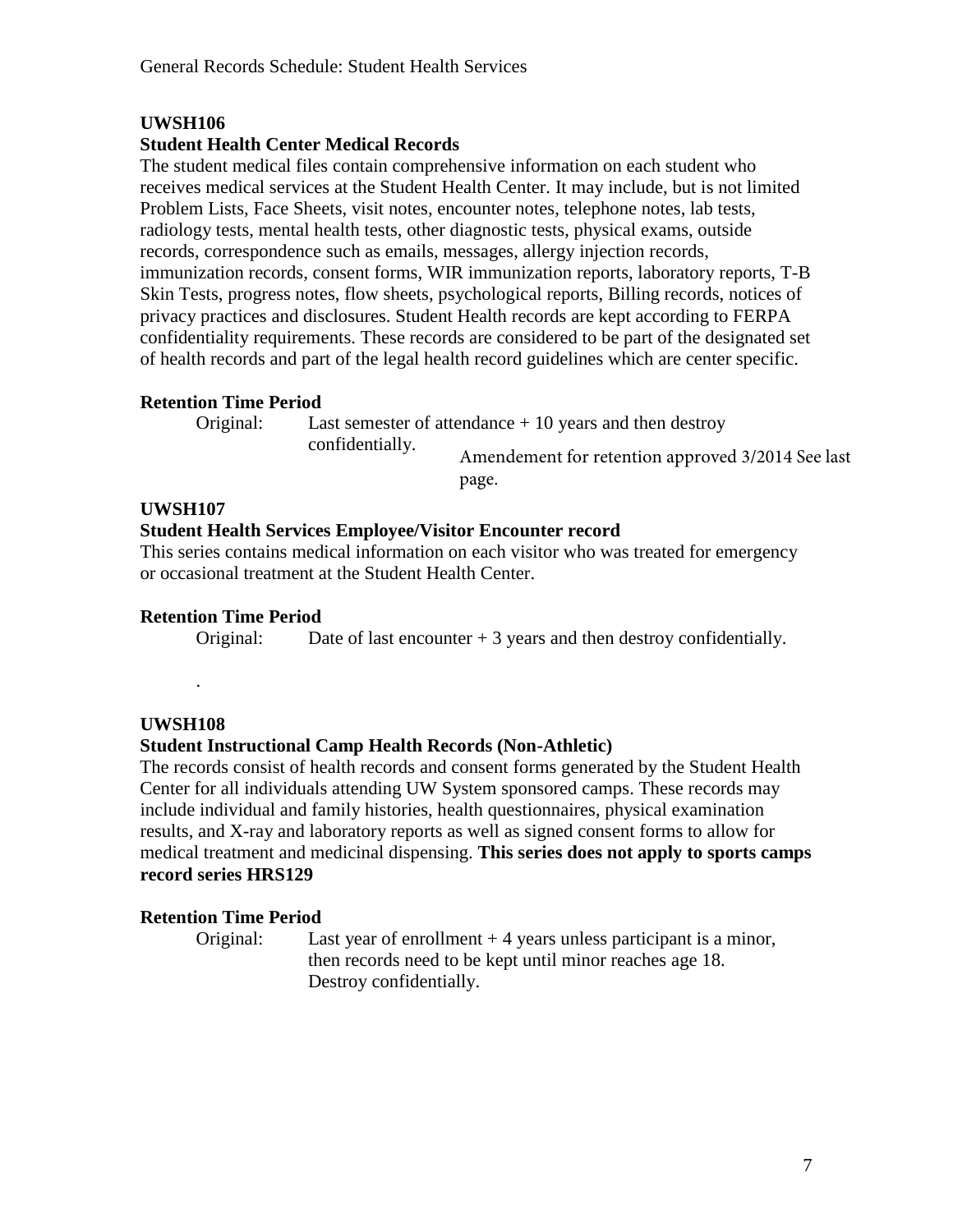## **Student Health Center Daily Log**

The daily log includes the name of each patient, the name of the medical personnel attending the patient and the medical problem or treatment it may include procedures done in the laboratory which contain the patient's name, the name of the medical personnel, who attended the patient, and the prescribed treatment.

## **Retention Time Period**

Original: Creation  $+3$  years and then destroy confidentially.

## **UWSH110**

## **Student Health Center Appointment Schedules and Statistical Logs**

The series includes a weekly schedule for each nurse and physician and the name of the patient seen. It also includes a log for laboratory tests and results, log of physician's appointments, which also includes the patient's name, diagnosis, laboratory work and treatment.

## **Retention Time Period**

Original: Creation + 5 years and then destroy confidentially.

## **UWSH111**

## **Student Health Center Visit and Coding Statistics**

The records series includes appointments, schedules, physician information, coding, invoices, billings, patient accounts, reporting and payment posting.

## **Retention Time Period**

Original: Creation  $+ 7$  years and then destroy confidentially.

## **UWSH112**

## **Student Health History Form – Inactive Students**

The record series contains health history forms completed by every student at the start of their enrollment. This series includes only those forms of students who never made an appointment at the Student Health Center. (The forms of students who have been seen as a patient at the Student Health Center are included in the Students Medical file covered under HRS106)

## **Retention Time Period**

Original: Last semester of attendance + 5 years and then destroy confidentially.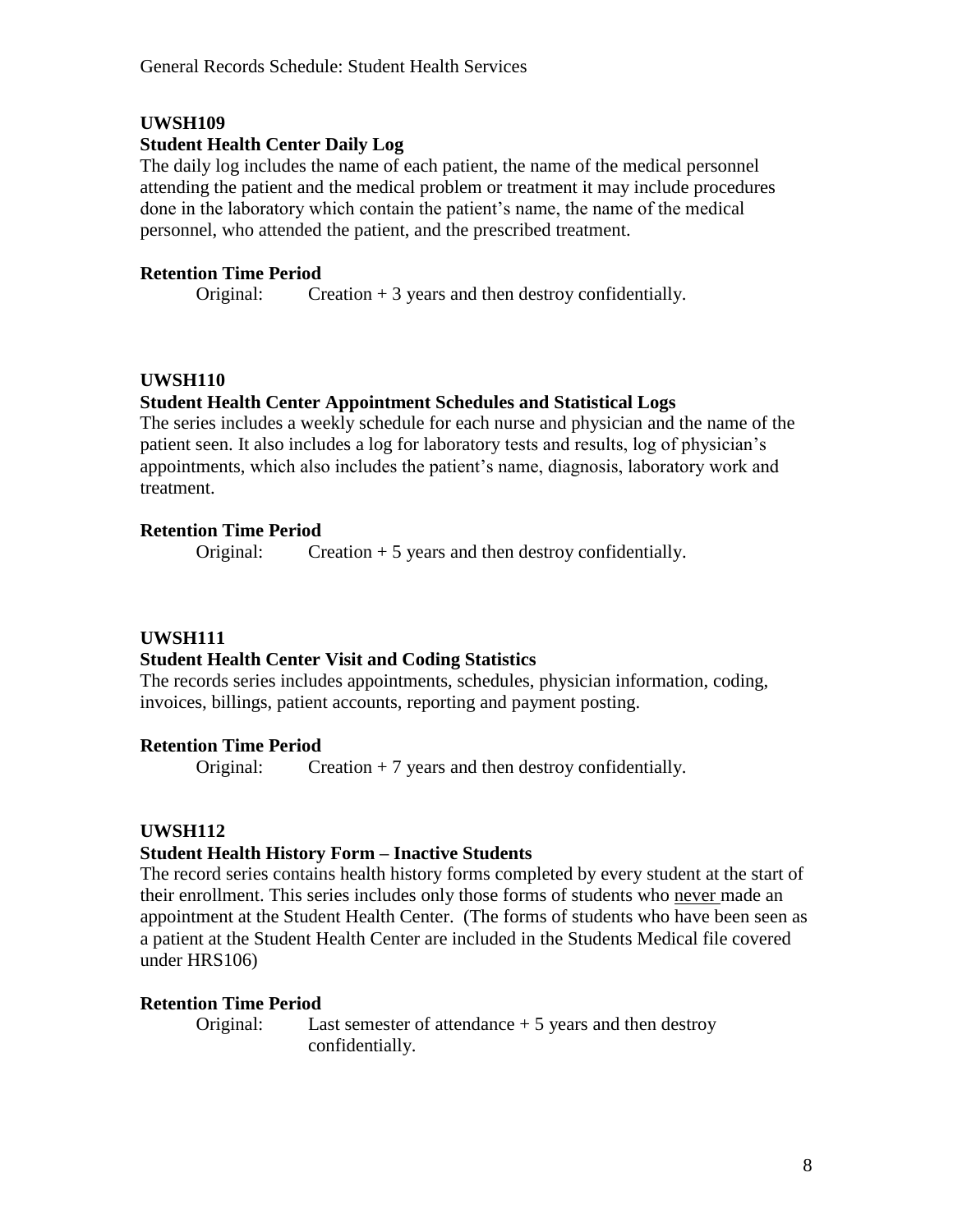#### **Student Health Center Pharmacy Records**

This series contains patient prescriptions for pharmaceuticals written by the medical staff of the Student Health Center for patients. The records include the type of medication, the dose and quantity of the medication, when the medication was dispensed and the name of the medical staff person who dispensed it.

## **Retention Time Period**

Original: Date of last visit  $+7$  years and then destroy confidentially.

# **UWSH114**

#### **Student Health Center Laboratory Reports - Copies**

This series includes copies of laboratory reports which include testing and their results completed on each patient at the Student Health Center. (Original Laboratory Reports are kept as part of the Students Medical Record – HRS106)

#### **Retention Time Period**

Copy: Creation  $+3$  years, destroy confidentially

#### **UWSH115**

#### **Student Health Center Master Patient Index (MPI)**

The record series contains a record of all patients who received care at the Student Health Center and contains the Patient's Medical Record Number, Patient's Legal Name, DOB, Gender, Race, Ethnicity, Address, Campus ID, Account #, Admission or Encounter date, Discharge or Departure date, Encounter or Service Type, Patient's disposition. Master Patient Index is the link in tracking patient, person, or member activity within an organization (or enterprise) and across patient care settings. The MPI identifies all patients who have been treated in a Facility or enterprise and lists the medical record or identification number associated with the name. An index can be maintained manually or as part of a computerized system

#### **Retention Time Period**

Original: Keep 75 years or Life of University Health Service, whichever is longer.

## **UWSH116**

#### **Student Health Center STD Case Records**

The records series includes all materials which document a positive case of sexually transmitted disease (STD) on campus. The records may include test requisitions, test analytics reports, quality control analytics and other documentation required to verify the report.

#### **Retention Time Period**

Original: Send to the Wisconsin Department of Health and Family Services

Copies: Date of test  $+3$  years and then destroy confidentially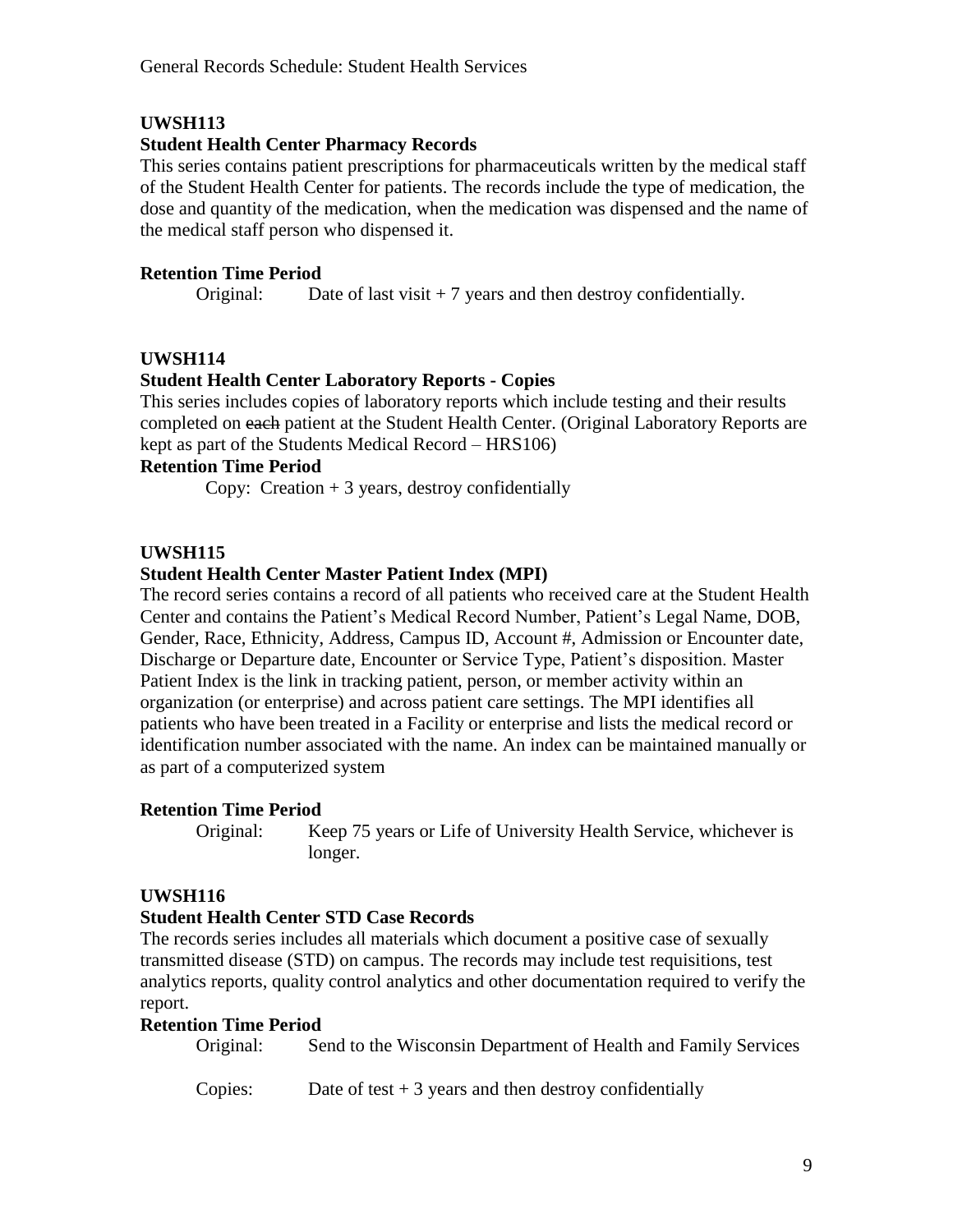## **Student Health Center Quality Controls Records**

Record series contains Student Health Center studies which are utilized to improve the quality of health care. They include, but are not limited to, quality studies, peer review and case review, risk management reports, satisfaction surveys and National College Health Assessments. It also includes a complaint form or surveys to be completed on optional bases by any patient. The form includes the date, nature of the complaint and a comment section. The staff person's name and the patients name are optional.

## **Retention Time Period**

Original: Creation  $+3$  years then destroy confidentially.

## **UWSH118**

## **Student Health Centers Service Program Records**

The records series contains materials on various educational programs, reports and correspondence provided by the Student Health Center. This may include posters, circulars, contests and other preventive health care initiatives.

## **Retention Time Period**

Original: Creation + 3 years and then destroy if not transferring to Archives. *(Program material, however, on significant public health issues should be offered to University Archives. If questions arise the Student Health Directors should consult with their University Archivists, regarding what constitutes a significant public health issue.)*

Copies: Destroy when no longer needed.

## **B. COUNSELING CENTER**

## **UWSH119**

## **Counseling Center Administrative Subject Files**

The record series includes all correspondence, alphabetic topical files, policies and procedures that deal with the administration of the Counseling Center created by the Director.

## **Retention Time Period**

Original: Creation + 5 years then destroy if not transferring to Archives. *(Some institutions may consider administrative files to have archival value. Each institution will need to make this determination.)*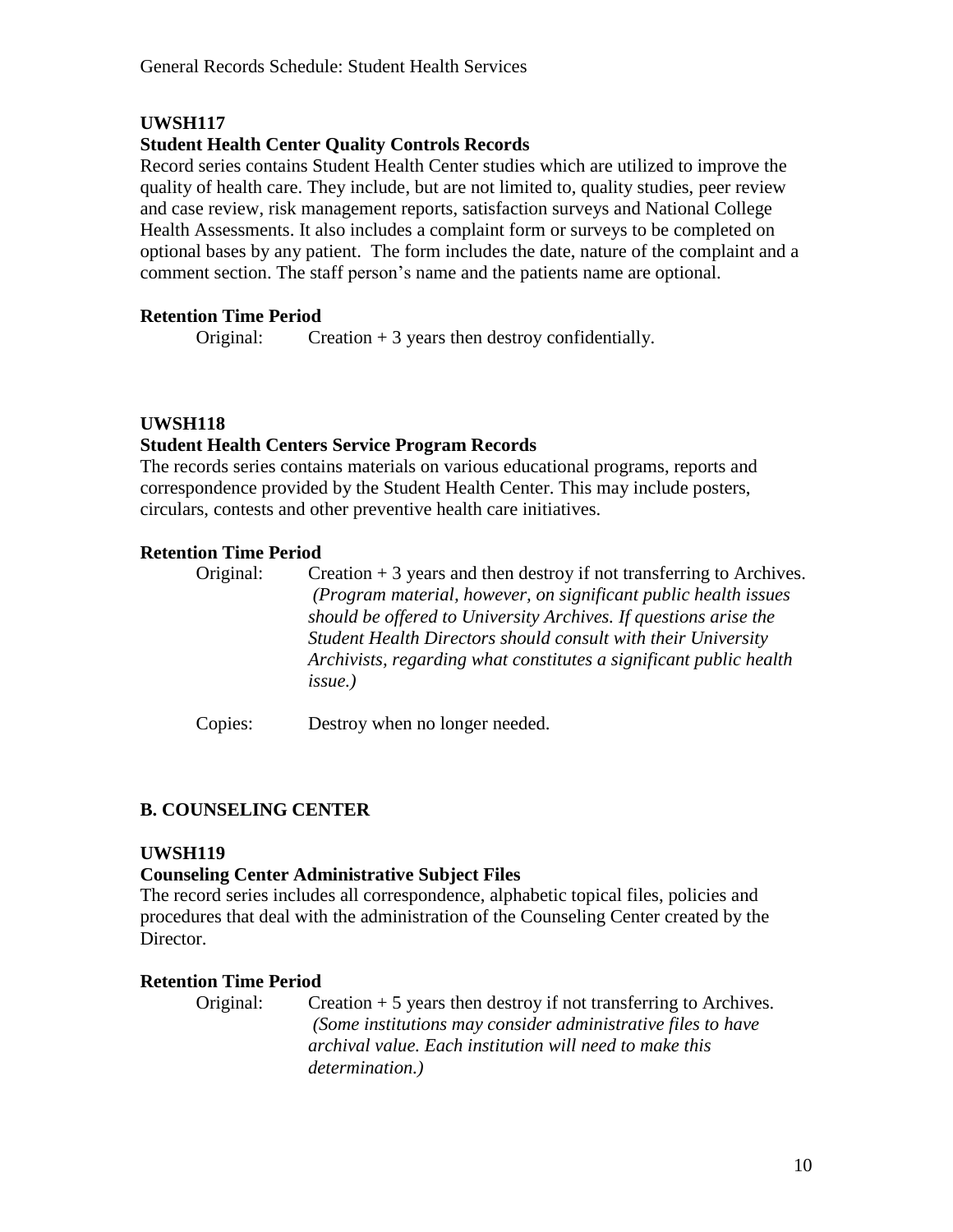#### **Counseling Center Annual Reports**

The Director prepares an annual report which documents all activity of the Counseling Center on a yearly basis. The report includes statistical information.

#### **Retention Time Period**

Original: Creation + 1 academic year and transfer to University Archives. Copies: Destroy when no longer needed.

#### **UWSH121**

#### **Counseling Center Meeting Records**

The records series includes meeting minutes, agendas and distribution of materials of all committees and sub-committees created to assist in the management of the Counseling Center.

#### **Retention Time Period**

| Original: | Fiscal year of meeting $+3$ years than destroy.<br>(Some institutions archives may consider the meeting records to<br>have archival value. Each institution will need to make this<br><i>determination.</i> ) |
|-----------|---------------------------------------------------------------------------------------------------------------------------------------------------------------------------------------------------------------|
| Copies:   | Destroy when no longer needed.                                                                                                                                                                                |

#### **UWSH122**

#### **Counseling Center Student Counseling Patient Files**

This record series represents the main student health care record for the counseling center. Records include counselor's notes and reports, psychological test results, referral records, correspondence with referring agencies, release forms, security reports and additional information gathered about the client in the course of counseling. The files are used for crisis intervention, monitoring progress and as a resume for future treatment by other professionals. Student Health records are kept according to FERPA and HIPAA confidentiality requirements. These records are considered to be part of the designated set of health records and part of the legal health record guidelines which are center specific.

#### **Retention Time Period**

Original: Last semester of attendance + 10 years and then destroy confidentially.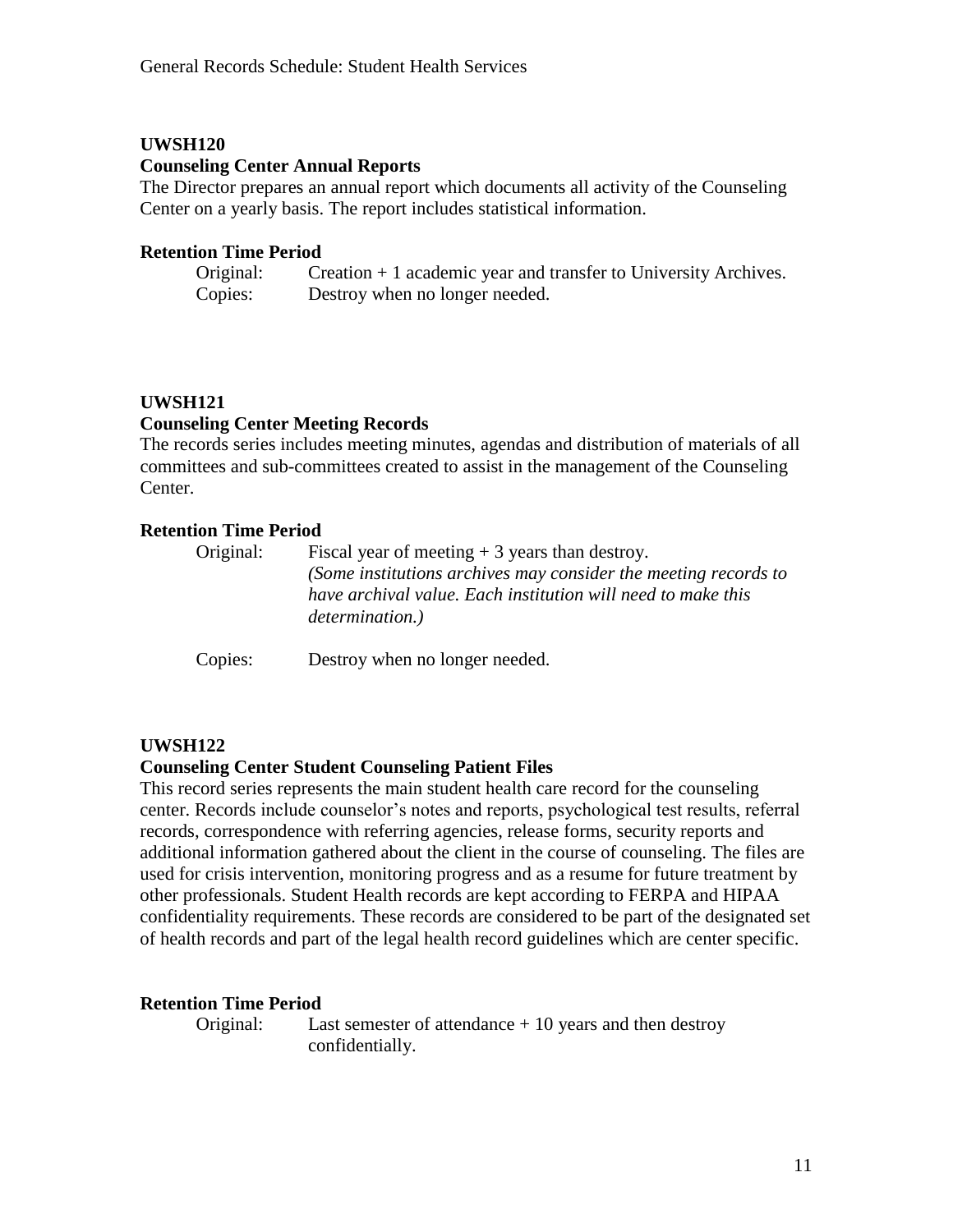#### **Counseling Center Employee Assistance Program (EAP)**

The record series represents the main employee health record for the counseling center. Employee assistance files contain comprehensive information on each university employee who receives counseling services through the EAP. It includes the counselor's notes and reports, referral records, correspondence with referring agencies, release forms, security reports and additional information gathered about the client in the course of counseling. The files are used for crisis intervention, monitoring progress and as a resume for future treatment by other professionals.

#### **Retention Time Period**

Original: Last appointment date + 7 years and then destroy confidentially.

#### **UWSH124**

#### **Counseling Center Appointment Schedule and Statistical Logs**

The record series includes weekly appointment sheets for each counselor with the name of the client, date and time. The statistical logs are compilations of the weekly appointment sheet used for end-of-the month reports.

#### **Retention Time Period**

Original: Creation  $+ 2$  years then destroy confidentially.

#### **UWSH125**

#### **Counseling Center Satisfaction Surveys**

Surveys record client satisfaction with Counseling Center services, counselors and admission procedures.

#### **Retention Time Period**

Original: Creation + 3 years then destroy confidentially.

#### **UWSH126**

#### **Counseling Center Community Outreach Prevention and Education Program**

Record series includes materials on community outreach prevention and education programs. This includes but is not limited to posters, circulars, contest materials as well as program related reports.

#### **Retention Time Period**

| Original: | Creation $+3$ years then destroy.                                |
|-----------|------------------------------------------------------------------|
|           | (Program material, however, on significant public health issues) |
|           | should be offered to the University Archives.)                   |

Copies: Destroy when no longer needed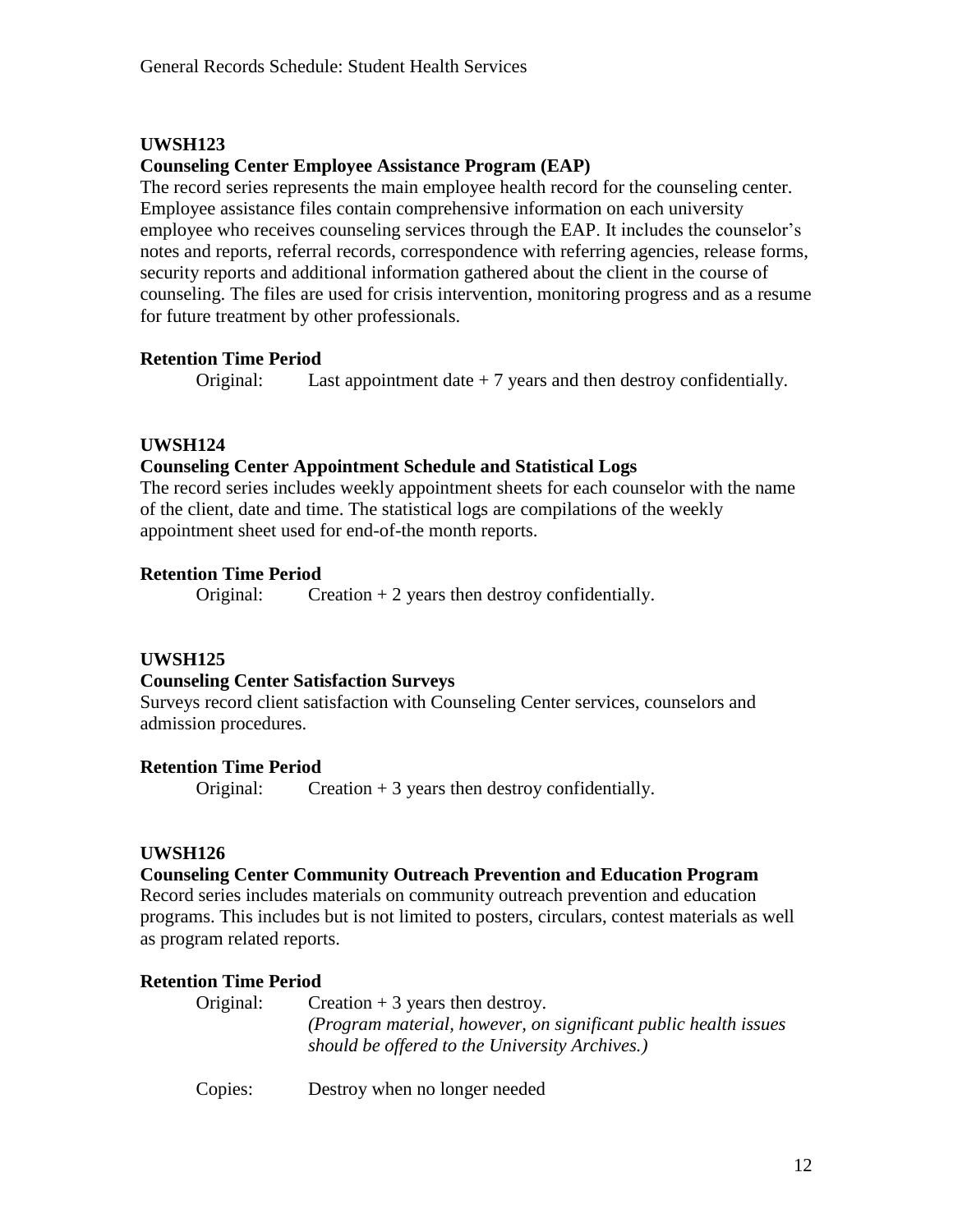## **C. STUDENT ATHLETICS**

## **UWSH127**

#### **Student Athletics Student Athlete Medical Files**

Series represents the main student athlete health record for athletics programs. Student athlete medical files contain health physicals, health history questionnaires, physician notes, injury evaluations, injury rehabilitation, diagnostic imaging results, operative reports, operative pictures, health insurance information and any other health material.

#### **Retention Time Period**

Original: Last semester of attendance + 7 years and then destroy confidentially.

#### **UWSH128**

#### **Student Athletics Athlete Diagnostic Tests**

The record series includes MRI's, X-Rays, Bone scans and CT scans. The tests are filed alphabetically by team sport for active student athletes and alphabetical only for noncurrent student athletes.

#### **Retention Time Period**

Original: Last semester of eligibility  $+7$  years and then destroy confidentially.

#### **UWSH129**

#### **Sports Camp Medical Records**

Medical records consist of a health history form which is required for each person enrolled in a athletic sports camp sponsored by a UW System institution. The form includes date of last physical examination, immunization records, allergic reactions and identification of any existing medical problems, as well as signed consent forms to allow for medical treatment and medicinal dispensing

#### **Retention Time Period**

Original: Year of participation  $+4$  years unless participant is a minor, then records need to be kept until minor reaches age 18. Destroy confidentially.